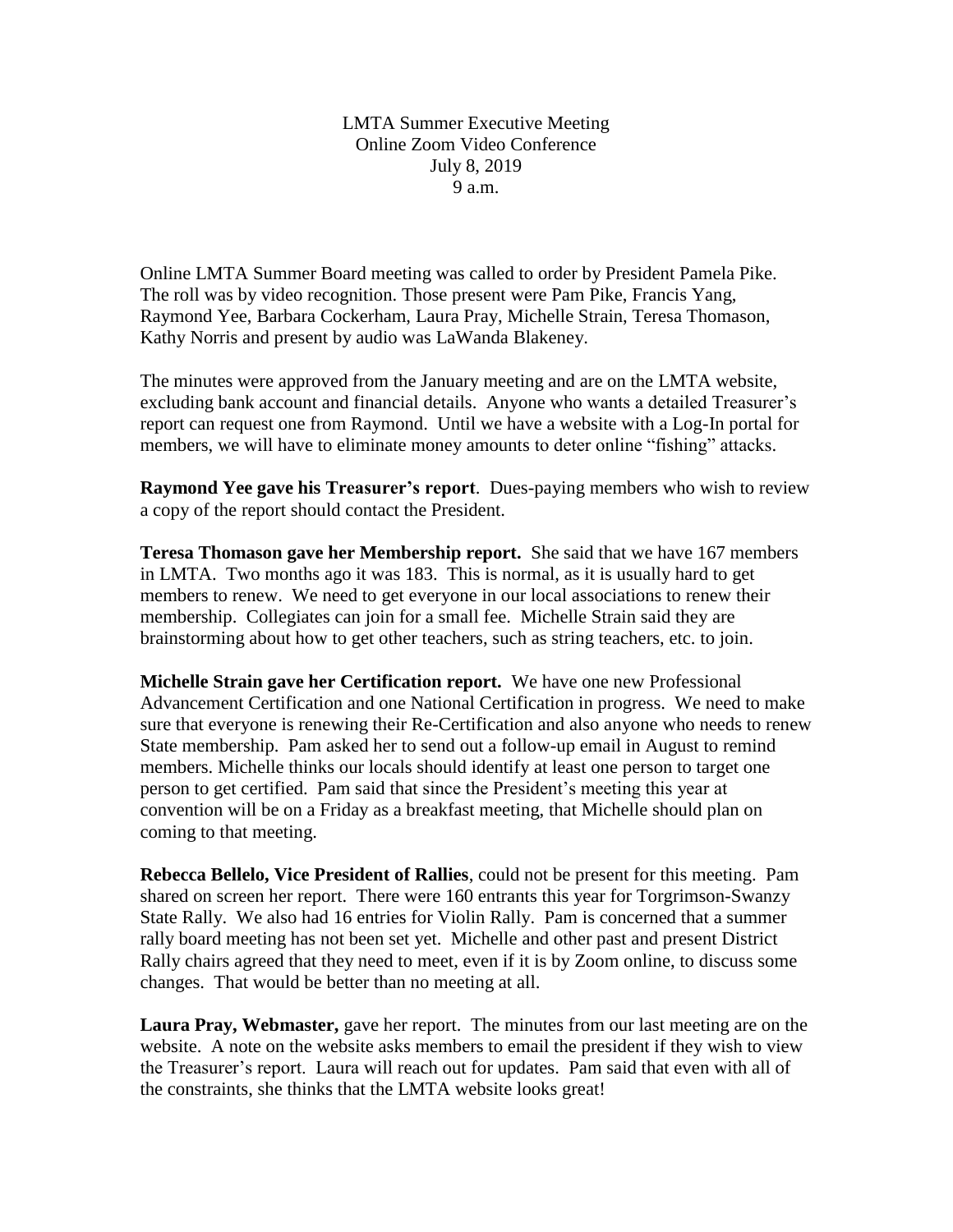**Barbara Cockerham gave her Score update.** She said that the date for the next *Score* is September 21<sup>st</sup> but it may need to go out on September  $7<sup>th</sup>$  so people have LMTA Conference information. For the  $7<sup>th</sup>$  she would need to remind members by August 31stfor articles. Pam suggested that she to set the date for *August 31st to get articles in to Barbara*. She will get Teresa to send an email to her with a reminder to everyone to register for State Convention. She will contact others for more articles including Robin Yee, who is in charge of Upper Elementary Auditions, and Charlie Jones, who is in charge of MTNA Competitions. Barbara could send them a quick email before she needs it. Michelle might want to do an article about certification. Pam said the *Scores* look great.

## **President's Report was given by Pam Pike.**

She said that we have renewed our Abuse Insurance policy. Our new Insurance representative is Melody Thammavong ([melody.thammavong@nfp.com](mailto:melody.thammavong@nfp.com)). District Rally Chairs and local festival chairs can email her for insurance verification as required by institutions where we hold competitions. Pam attended MTNA and the SPAC (state presidents meeting) at the conference. Francis, Charlie and David were at the MTNA Convention. Thanks to them for attending. The Keyboard Olympics committee has been very involved working on the new curriculum. It will be unveiled at the state conference. She thinks it was much more successful to have the Local Associations' Presidents reports by June 1<sup>st</sup>. We used the new due date for the first time this year. She'll create a short form for the local presidents to complete prior to the state conference that asks them to preview the year ahead, as all programs will have been planned by then. Two of our state chairmen resigned. For Outstanding Teacher Chair, Lina Morita stepped in. Materials for OT should be submitted to Lina by August 16. The website has been updated. Our Advertising Chair also resigned. Sarah Jenkins from Baton Rouge stepped in to fill this position. August  $1<sup>st</sup>$  is the ad deadline. Francis is working with Sarah. We need this chair to operate at the state level so that regular advertisers from across the state have a familiar point of contact with our organization. We also need Local Ad chairs. Pam reported that Sarah has redone the spread sheet with our contacts and has created a unique email for all LMTA advertising communications. Rebecca Bellelo is working with Susie Garcia to reformat our Rally theory tests.

**Keyboard Olympics report.** Patti Misita, Carla Breaux, David Easley and Sue Steck Turner and Pam have been working hard and they have a curriculum in place. They are creating examples for various components of the tests. It will be unveiled on Thursday morning (Oct. 17) at State Conference. Pam said she will chair for the first year. Students will have a full year to complete the different testing components online. They will register online but have to send their checks into the chair. However, the committee would like to consider using PayPal.

As an organization, we should consider moving in the direction of accepting online payments. We can use PayPal also to register for State Conference, Torgrimson/Swanzy entries and possibly other events. Pay Pal could also help with District Rallies. The service fee is  $2.9\% + 30$  cents per transaction. (It would be half a percentage lower if